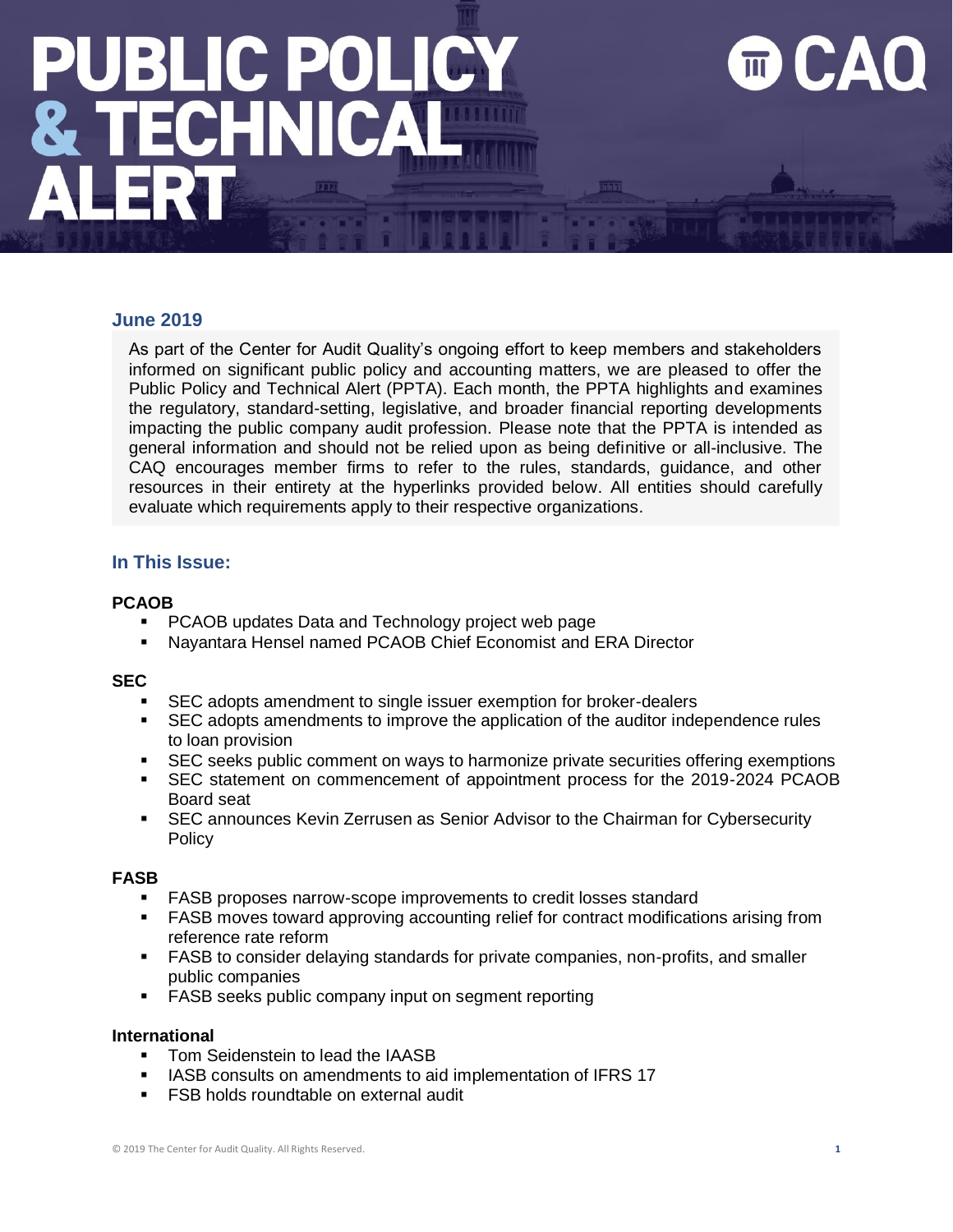- EC issues new rules to support digitalization and transparency of financial reports
- IOSCO urges authorities to use existing standards to address cyber risk

### **AICPA**

- AICPA proposed auditing standard tackles evolution of audit evidence
- AICPA proposes amendments to the description of materiality
- AICPA considers aligning SSARS with international standards

### **Other Developments**

- House subcommittee considers PCAOB-related draft legislation
- **•** Senate, House bills would open U.S.-listed Chinese companies to SEC, PCAOB oversight
- Rep. Budd introduces bill to delay CECL implementation
- Senate confirms Allison Lee to SEC

### **CAQ Updates**

EY's Grier and BDO's Berson tapped to lead the CAQ Governing Board

### **Upcoming Events**

### **PCAOB**

### **PCAOB updates Data and Technology project web page**

The PCAOB updated its [Data and Technology project web page](https://pcaobus.org/Standards/research-standard-setting-projects/Pages/data-technology.aspx) with information on the project's objective, background, and status. The update includes details about staff activities and the PCAOB's Data and Technology Task Force.

### **Nayantara Hensel named PCAOB Chief Economist and ERA Director**

The PCAOB announced that [Dr. Nayantara Hensel](https://pcaobus.org/News/Releases/Pages/Nayantara-Hensel-named-PCAOB-Chief-Economist-Director-Economic-and-Risk-Analysis.aspx) has been named Chief Economist and Director of the Office of Economic and Risk Analysis (ERA). In this role, Dr. Hensel will advance the organization's economic analysis, research programs, and risk and other policy analysis. This research and analysis will inform PCAOB activities, including standard-setting, inspection, and enforcement, to achieve the most effective outcomes to further investor protection and enhance audit quality.

Dr. Hensel replaces [Dr. Patricia Ledesma,](https://pcaobus.org/News/Releases/Pages/acting-director-office-economic-risk-analysis-patricia-ledesma-leave-PCAOB.aspx) the ERA's Acting Director since 2017. Dr. Ledesma joined the PCAOB in 2014 as Program Leader to build the Center for Economic Analysis. In that role, she worked to advance evidence-informed policy and foster economic research on auditing.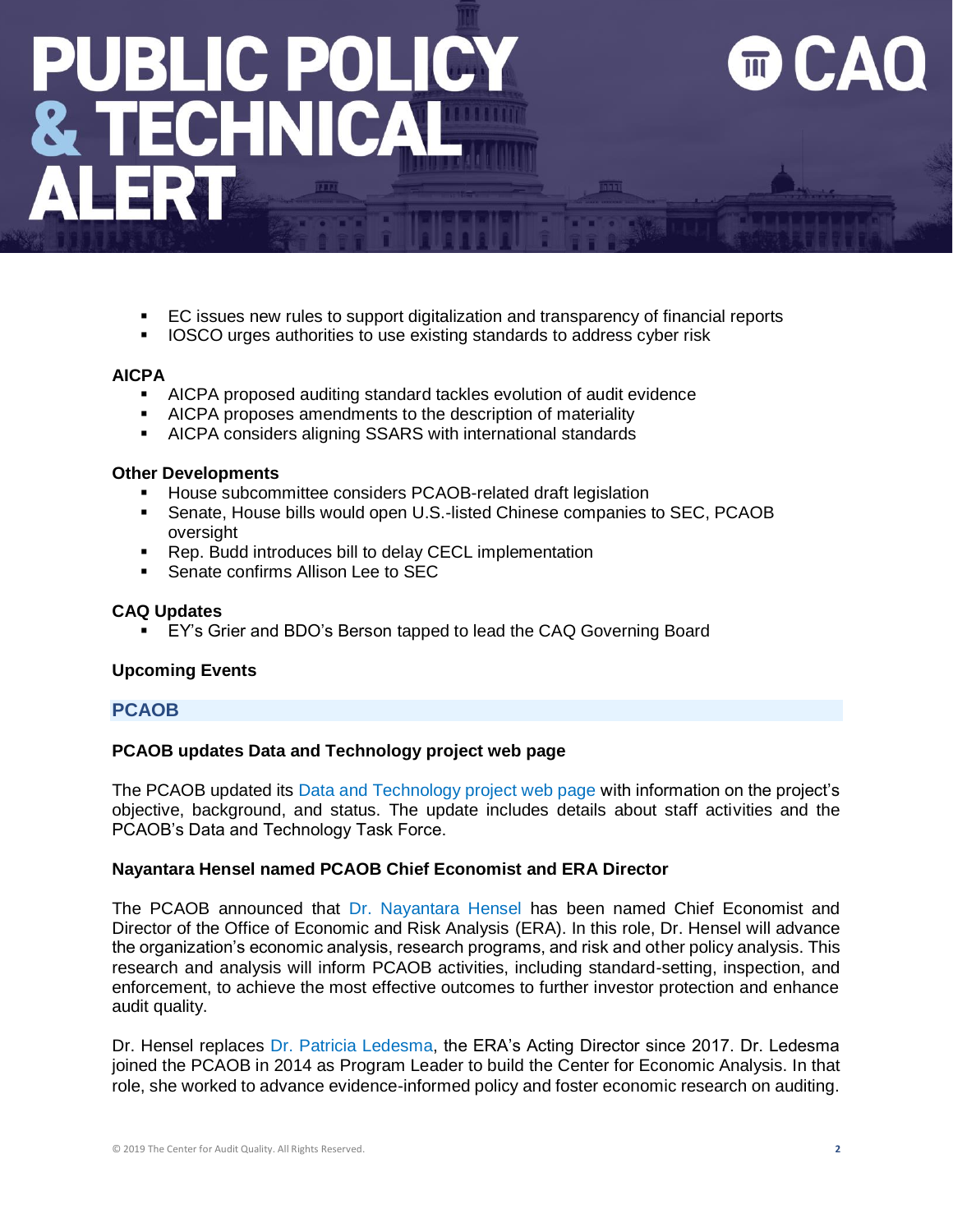### **SEC**

### **SEC adopts amendment to single issuer exemption for broker-dealers**

The SEC [adopted an amendment](https://www.sec.gov/rules/final/2019/34-86073.pdf) to an exemptive provision in the broker-dealer annual reporting rule under the 1934 Securities Exchange Act. The exemption provides that a broker-dealer is not required to engage an independent public accountant to certify the broker-dealer's annual reports filed with the SEC if, among other things, the broker-dealer's securities business has been limited to acting as broker (agent) for a single issuer in soliciting subscriptions for that issuer's securities.

The amended exemption provision will be effective on August 13, 2019.

### **SEC adopts amendments to improve the application of the auditor independence rules to loan provision**

The SEC [adopted amendments to the auditor independence rules](https://www.sec.gov/news/press-release/2019-98) relating to the analysis that must be conducted to determine whether an auditor is independent when the auditor has a lending relationship with certain shareholders of an audit client. The amendments are intended to more effectively identify debtor-creditor relationships that could impair an auditor's objectivity and impartiality, as opposed to certain more attenuated relationships that are unlikely to pose such threats.

Rule 2-01(c)(1)(ii)(A) of Regulation S-X (the "Loan Provision") generally provides that an auditor is not independent if that auditor is in a lending relationship with its audit client. In recent years, the SEC has become aware that, in certain circumstances, the existing Loan Provision may not have been functioning as it was intended.

The amendments will focus the analysis on beneficial ownership rather than on both record and beneficial ownership; replace the existing ten percent bright-line shareholder ownership test with a significant influence test; add a known through reasonable inquiry standard with respect to identifying beneficial owners of the audit client's equity securities; and exclude from the definition of audit client, for a fund under audit, any other funds that otherwise would be considered affiliates of the audit client under the rules for certain lending relationships.

The amendments will be effective 90 days after publication in the *Federal Register*.

### **SEC seeks public comment on ways to harmonize private securities offering exemptions**

The SEC [issued a concept release](https://www.sec.gov/news/press-release/2019-97) that reviews the framework for exempt offerings, including several exemptions from registration under the Securities Act of 1933 that facilitate capital raising. The concept release seeks comment on possible ways to simplify, harmonize, and

EД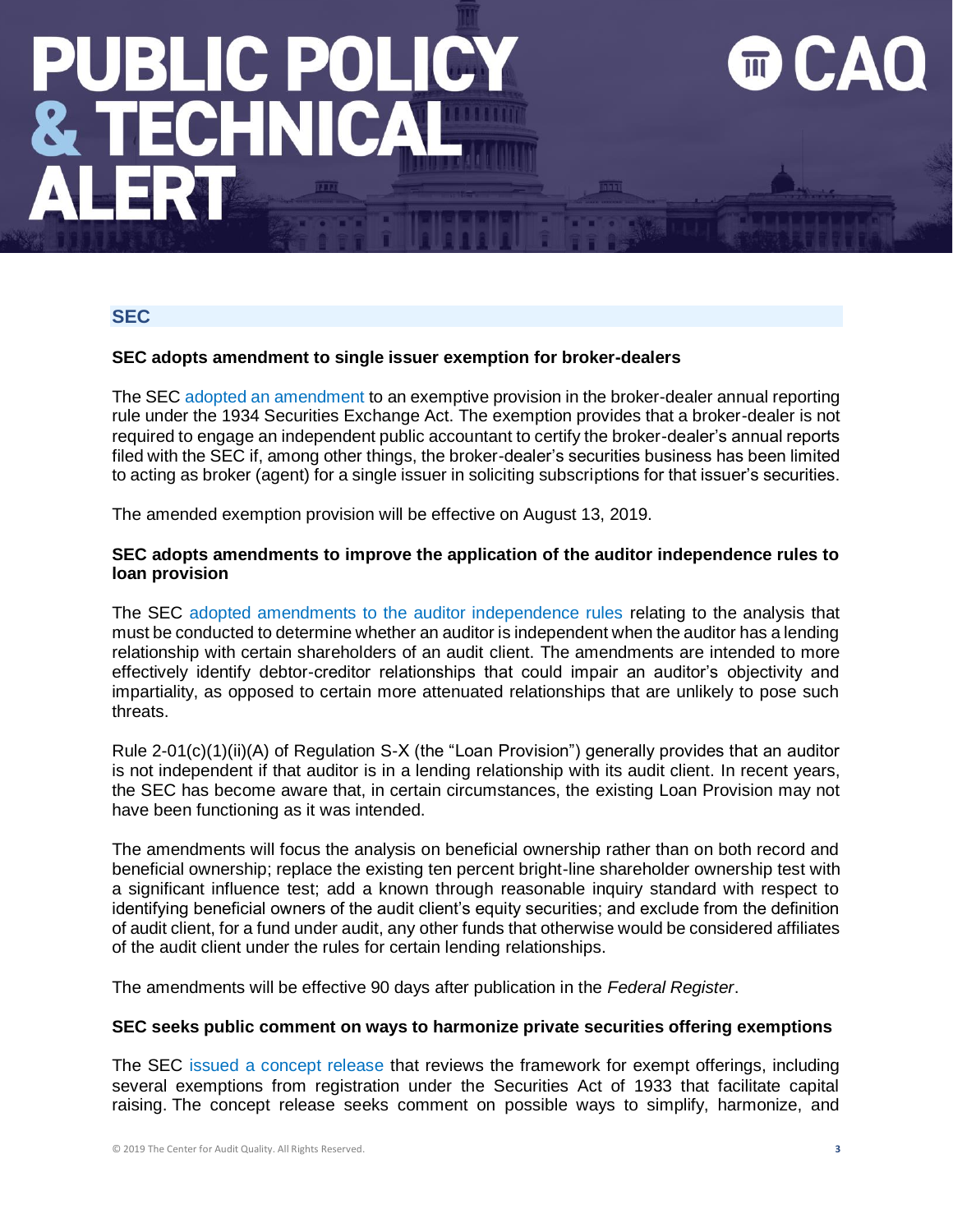improve this exempt offering framework to expand investment opportunities while maintaining appropriate investor protections and promote capital formation.

The SEC also released a [staff report](https://www.sec.gov/files/regulation-crowdfunding-2019_0.pdf) on the impact of Regulation Crowdfunding on capital formation and investor protection. The relevant findings of the report are discussed in the concept release.

The deadline for submitting comments on the concept release is September 24, 2019.

### **SEC statement on commencement of appointment process for the 2019-2024 PCAOB Board seat**

The SEC has [begun the process for appointing](https://www.sec.gov/news/public-statement/statement-teotia-062419) a PCAOB Board Member to the 2019-2024 term. The appointment process used by the SEC in 2017 will be followed to select the Board Member for the 2019-2024 term. This process is administered by the Office of the Chief Accountant (OCA) and is described on the [OCA's website page.](https://www.sec.gov/financial-reporting-structure)

Board Member Kathleen Hamm's term expires in October 2019. She is eligible for reappointment to the 2019-2024 term.

Individuals who would like to be considered for the PCAOB seat should submit their applications to the OCA by July 15, 2019.

### **SEC announces Kevin Zerrusen as Senior Advisor to the Chairman for Cybersecurity Policy**

The SEC [appointed Kevin Zerrusen](https://www.sec.gov/news/press-release/2019-82) to serve as Chairman Jay Clayton's Senior Advisor for Cybersecurity Policy. In this role, he will coordinate efforts across the agency to address cybersecurity policy, engage with external stakeholders, and help enhance the SEC's mechanisms for assessing cyber-related risks.

### **FASB**

### **FASB proposes narrow-scope improvements to credit losses standard**

The FASB issued [Proposed Accounting Standards Update \(ASU\),](https://www.fasb.org/jsp/FASB/Document_C/DocumentPage?cid=1176172900138&acceptedDisclaimer=true) *Codification Improvements to [Topic 326: Financial Instruments –](https://www.fasb.org/jsp/FASB/Document_C/DocumentPage?cid=1176172900138&acceptedDisclaimer=true) Credit Losses*. The proposed ASU would address issues raised by stakeholders during the implementation of ASU 2016-13, *Financial Instruments—Credit Losses (Topic 326): Measurement of Credit Losses on Financial Instruments*.

The proposed ASU aims to: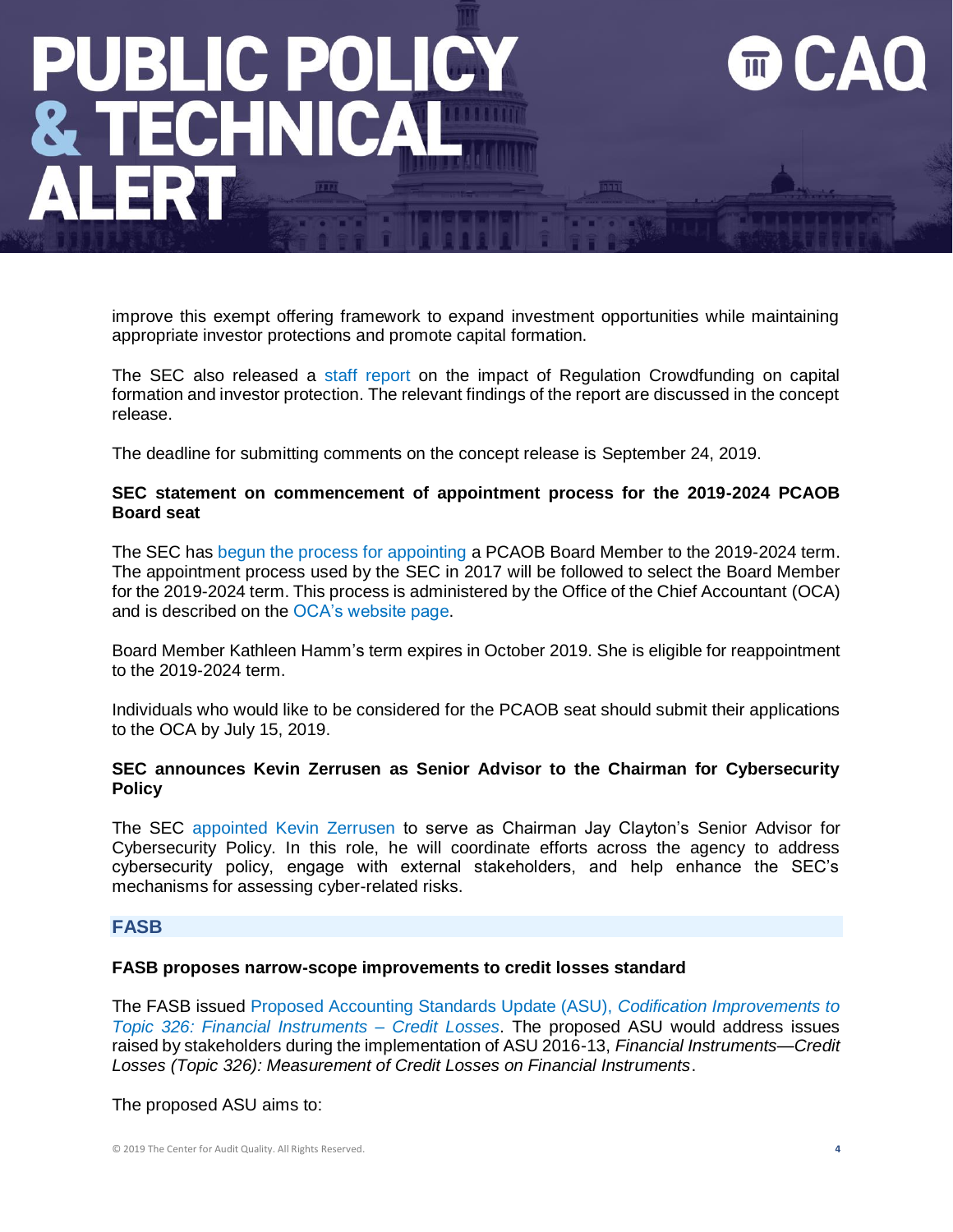- 1. Clarify that an entity should include expected recoveries of the amortized cost basis previously written off or expected to be written off in the valuation account for purchased financial assets with credit deterioration (PCD). It also would clarify that recoveries or expected recoveries of the unamortized noncredit discount or premium should not be included in the allowance for credit losses.
- 2. Provide transition relief by permitting entities to adjust the effective interest rate on existing troubled debt restructurings using prepayment assumptions on the date of adoption of Topic 326 rather than the prepayment assumptions in effect immediately before the restructuring.
- 3. Extend the disclosure relief for accrued interest receivable balances to additional relevant disclosures involving amortized cost basis.
- 4. Clarify that an entity should assess whether it reasonably expects the borrower will be able to continually replenish collateral securing the financial asset to apply the practical expedient.
- 5. Clarify the guidance by removing the cross-reference to Subtopic 310-30, *Loans and debt securities acquired with deteriorated credit quality* in paragraph 805-20-50-1 and replacing it with a cross - reference to the guidance on PCD assets in Subtopic 326-20, *Measured at amortized cost*.

The deadline for submitting comments is July 29, 2019.

### **FASB moves toward approving accounting relief for contract modifications arising from reference rate reform**

The FASB, during the June 19 Board meeting, took a step toward approving accounting relief for companies and organizations required to modify contracts as a result of new global reference rates.

The FASB [tentatively decided](https://www.fasb.org/cs/ContentServer?c=FASBContent_C&cid=1176172859120&d=&pagename=FASB%2FFASBContent_C%2FNewsPage) that, for a contract that meets certain criteria, a change in that contract's reference interest rate would be accounted for as a continuation of that contract rather than the creation of a new contract. This decision applies to loans, debt, leases, and other arrangements.

Currently, trillions of dollars in loans, derivatives, and other financial contracts reference the London Interbank Offered Rate (LIBOR), the benchmark interest rate banks use to make shortterms loans to each other. Consequently, their related cash flows are tied to that rate. With global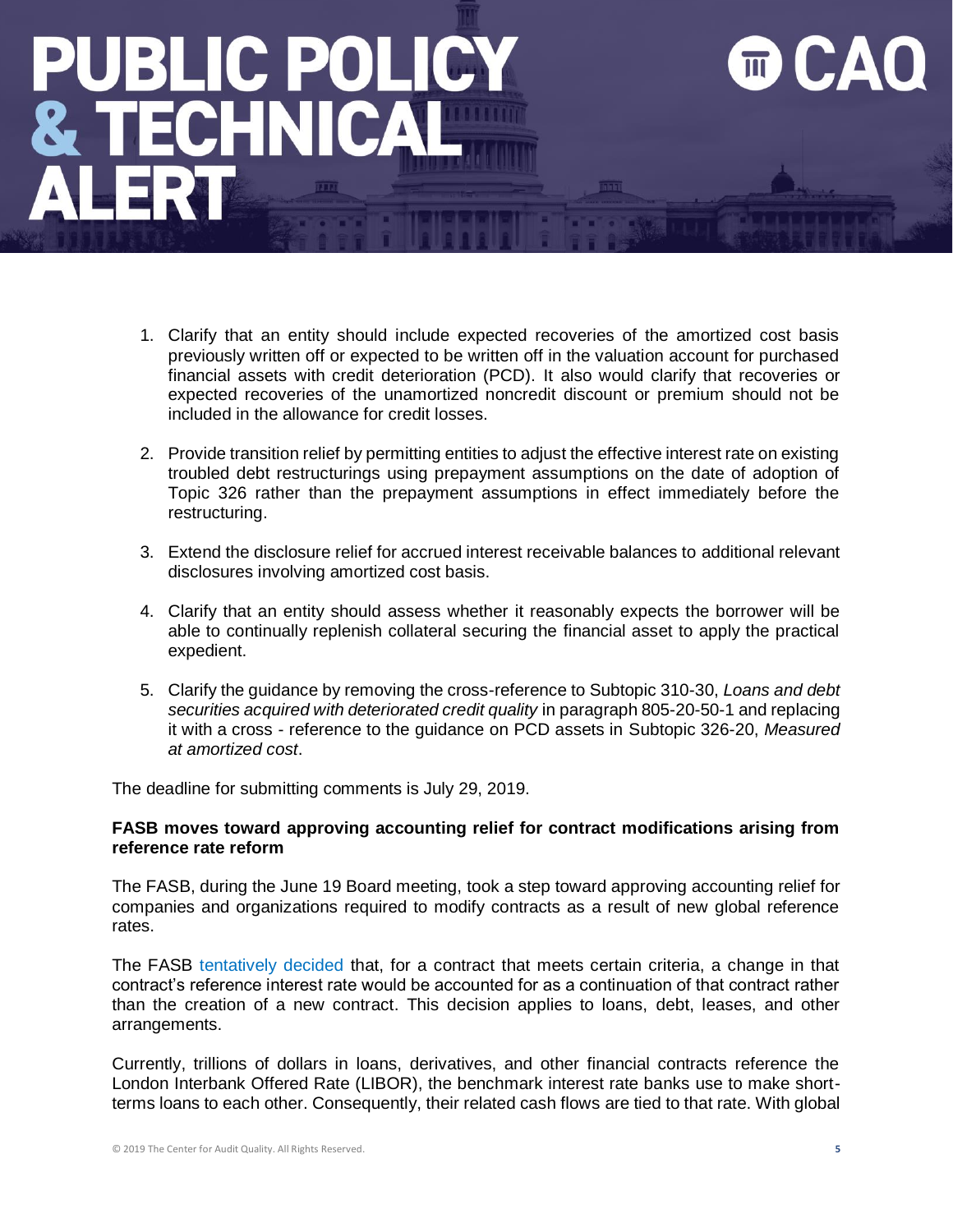capital markets expected to move away from LIBOR towards more transaction-based reference rates, the FASB launched a broad project to address potential accounting concerns expected to arise from the transition. Additionally, in late 2018, the FASB added the secured overnight financing rate – or SOFR – as a permissible benchmark rate for hedge accounting purposes.

The FASB will discuss other hedging-specific reference rate issues at a public meeting in July.

### **FASB to consider delaying standards for private companies, non-profits, and smaller public companies**

Chairman Russell Golden, [speaking at the Institute of Management Accountants' Annual](https://www.fasb.org/cs/Satellite?c=FASBContent_C&cid=1176172848702&pagename=FASB%2FFASBContent_C%2FGeneralContentDisplay)  [Conference,](https://www.fasb.org/cs/Satellite?c=FASBContent_C&cid=1176172848702&pagename=FASB%2FFASBContent_C%2FGeneralContentDisplay) said that, in July, the FASB will consider whether it should extend implementation timelines for private companies and not-for-profit organizations as well as for smaller public companies; and if so, how "small public company" should be defined. As part of this process, the FASB will look at the effective dates of certain standards that are not yet effective to determine whether they should be amended to reflect a new philosophy.

### **FASB seeks public company input on segment reporting**

The FASB is [seeking public companies](https://www.fasb.org/cs/ContentServer?c=FASBContent_C&cid=1176172884855&d=&pagename=FASB%2FFASBContent_C%2FNewsPage) to participate in a study that focuses on potential improvements to the segment disclosure requirements.

This is the FASB's second study on segment reporting and focuses on the information that is disclosed by each reportable segment. The first study, undertaken in 2018, focused on improving the aggregation criteria and the process for determining the reportable segments.

For this study, the FASB seeks public companies that apply the disclosure requirements in Topic 280, *Segment Reporting*. Participants in the study will be asked to provide information on the operability of various potential improvements to the segment disclosure requirements and to identify any potential unintended consequences. Feedback obtained from the study will help inform the FASB about the costs and benefits of the different ideas.

### **International**

### **Tom Seidenstein to lead the IAASB**

Thomas R. Seidenstein has been [named the new chair](http://www.ifac.org/news-events/2019-06/tom-seidenstein-lead-international-auditing-and-assurance-standards-board) of the IAASB for a three-year term commencing July 1, 2019. He succeeds Prof. Arnold Schilder, who has led the IAASB since 2009.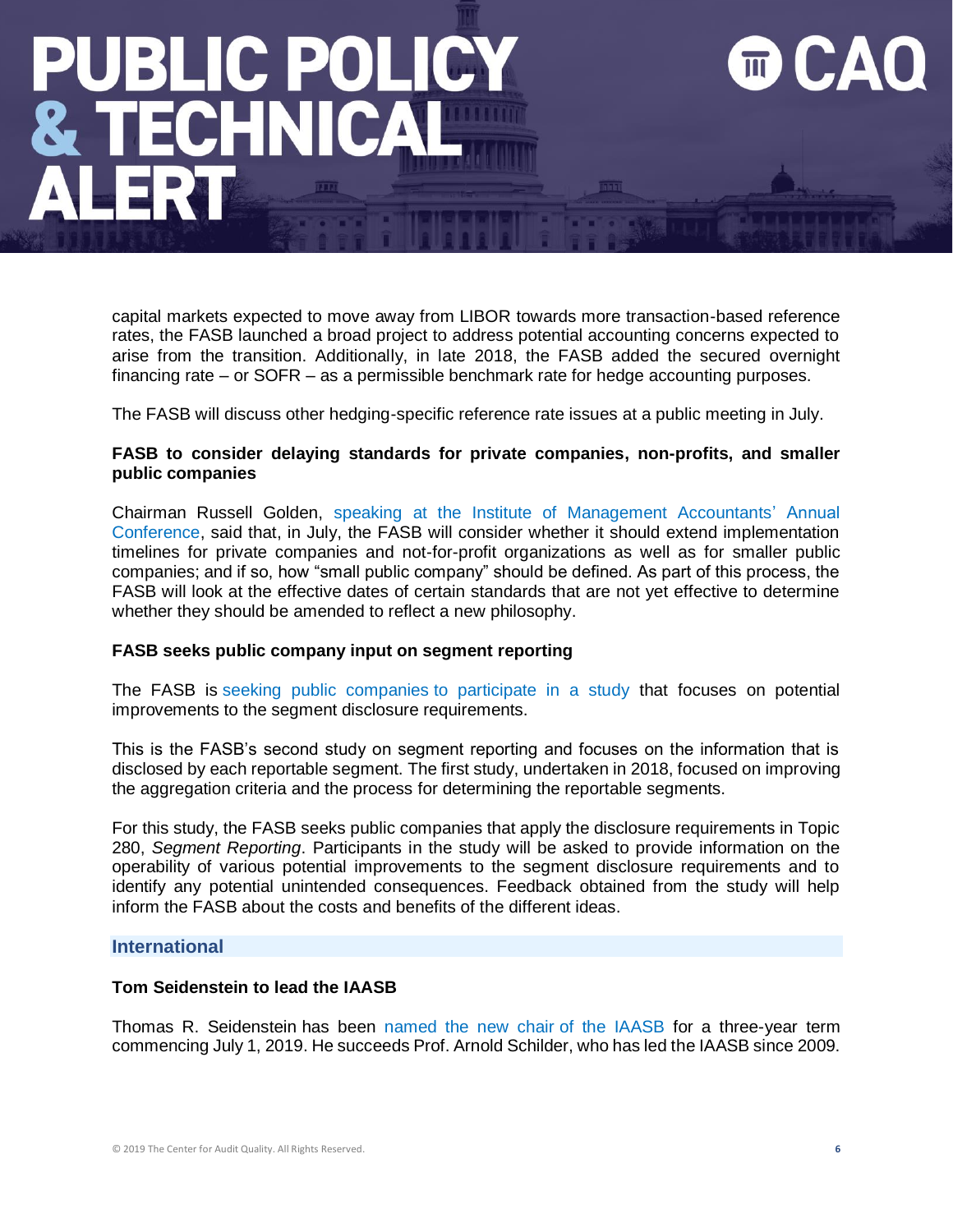### **IASB consults on amendments to aid implementation of IFRS 17**

The IASB issued an exposure draft of [proposed amendments](https://www.ifrs.org/news-and-events/2019/06/iasb-consults-on-amendments-to-aid-implementation-of-ifrs-17/) to IFRS 17, *Insurance Contracts*, for public consultation. The aim of the amendments is to continue supporting implementation by reducing the costs of implementing the standard and making it easier for companies to explain their results when they apply the standard.

The exposure draft does not change the standard's fundamental principles or reduce the usefulness of information for investors. In the light of the proposed amendments, the IASB is also proposing to defer the standard's effective date by one year – to 2022.

The deadline for submitting comments is September 25, 2019.

### **FSB holds roundtable on external audit**

The Financial Stability Board (FSB) held the [latest in a series of roundtables on External Audit](https://www.fsb.org/2019/06/2019-fsb-roundtable-on-external-audit/) in Toronto on June 6-7. The roundtable's objective was to engage in constructive dialogue regarding ways to promote international financial stability by enhancing public confidence in auditors and the quality of audits, especially for systemically important financial institutions.

Roundtable participants considered the following areas:

- The recurrence, level and root causes of audit inspection findings identified by The International Forum of Independent Audit Regulators (IFIAR) members in their individual inspections of audit firms affiliated with the global networks;
- Observations from initial audits of expected credit loss estimates under IFRS 9, *Financial Instruments*, including the audit work needed to assess the related governance and controls, management judgments and assumptions, and the resulting presentation and disclosures;
- The global networks' progress in preparing for the implementation of IFRS 17, *Insurance Contracts,* and the related audits;
- Support for IFIAR in promoting collaboration in regulatory activity to foster the effectiveness of audit oversight globally;
- **Effective avenues to strengthen the dialogue between the financial sector and the global** networks, as a means to inform strong financial sector policies to advance audit quality and promote international financial stability;
- Characteristics of audit services, particularly for financial statement audits of systemically important financial institutions, and the potential implications for the role of financial reporting in international financial stability; and
- The importance of a robust and proactive approach by the global networks in continuing to improve audit quality.

EД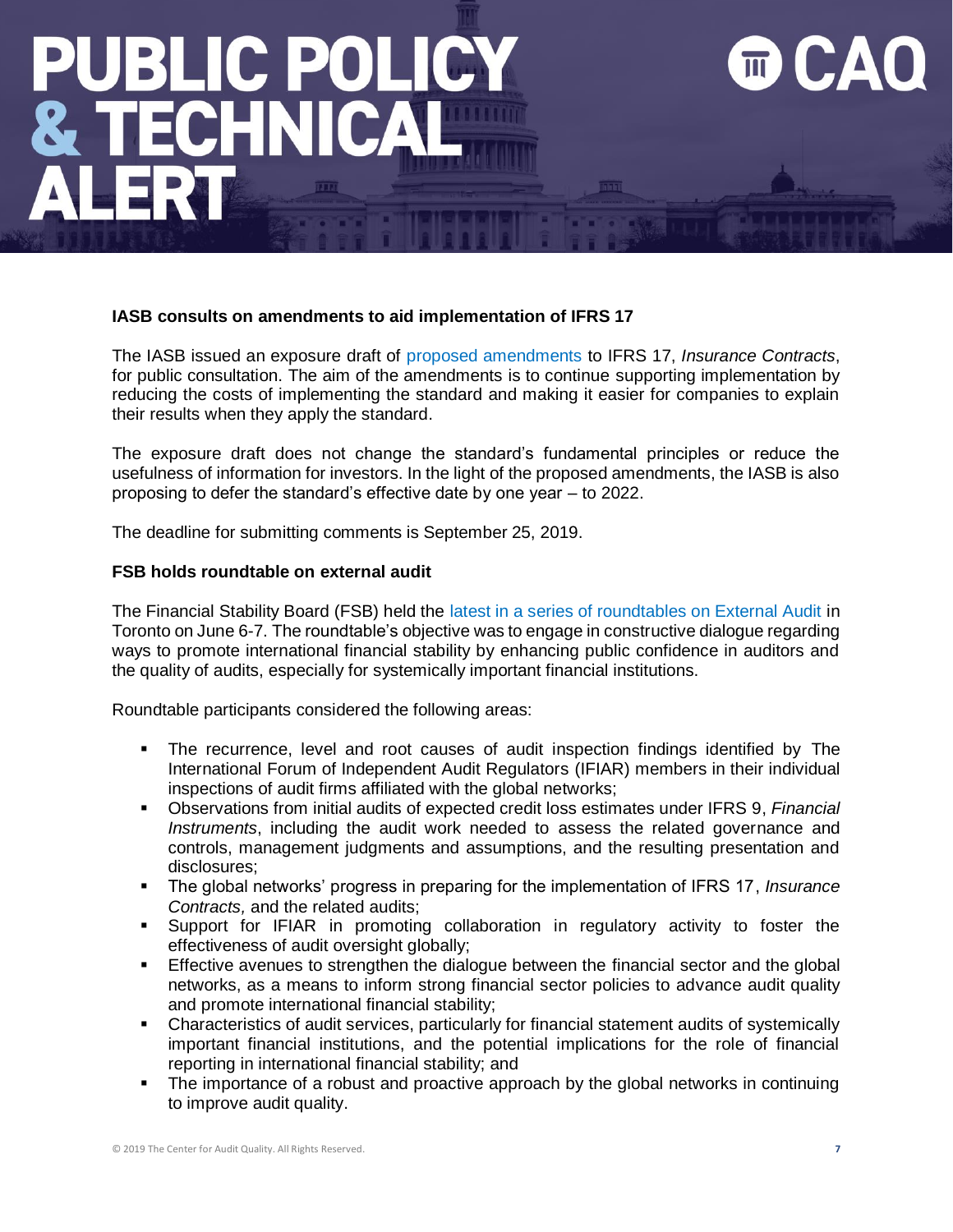### **EC issues new rules to support digitalization and transparency of financial reports**

The European Commission (EC) [issued new rules](http://europa.eu/rapid/midday-express-29-5-2019.htm?locale=en#10) to support the digitalization of corporate reporting and to achieve greater transparency of the yearly information disclosed by companies listed in the European Union capital markets. The new European Single Electronic Format will make companies' financial records more readable and accessible.

Under the new rules, from January 2020 all listed companies will need to finalize their annual financial reports using up-to-date digitalized business reporting systems (XHTML and iXBRL). The move also will facilitate the availability of key financial information in all EU official languages.

The new provisions build on financial transparency rules already agreed to by the European Parliament and Member States. They will be updated on a yearly basis to reflect possible updates to the IFRS taxonomy.

### **IOSCO urges authorities to use existing standards to address cyber risk**

The Board of the International Organization of Securities Commissions (IOSCO) [issued a final](https://www.iosco.org/news/pdf/IOSCONEWS536.pdf)  [report](https://www.iosco.org/news/pdf/IOSCONEWS536.pdf) that provides an overview of three internationally recognized cyber standards and frameworks used by IOSCO members. It also identifies potential gaps in the application of these standards and seeks to promote sound cyber practices across the IOSCO membership.

The report is intended to serve as a resource for financial market regulators and firms, raise awareness of existing international cyber standards and frameworks and encourage the adoption of good practices to protect against cyber risk – an important threat to financial markets today.

### **AICPA**

### **AICPA proposed auditing standard tackles evolution of audit evidence**

The AICPA's Auditing Standards Board (ASB) issued an [exposure draft](https://www.aicpa.org/press/pressreleases/2019/aicpa-proposed-auditing-standard-tackles-evolution-of-audit-evidence-in-todays-business-environment.html) of a Proposed Statement on Auditing Standards (SAS), *Audit Evidence*, to supersede SAS No. 122, *Statements on Auditing Standards: Clarification and Recodification*, as amended, section 500, *Audit Evidence*, and amend various other AU-C sections in AICPA *Professional Standards*.

The exposure draft addresses the evolving nature of business, audit services and issues that have arisen since the existing AU-C section 500 was originally issued. The issues include:

- The use of information as audit evidence when emerging technologies are used by preparers and auditors (for example, audit data analytics and use of blockchain);
- The application of professional skepticism;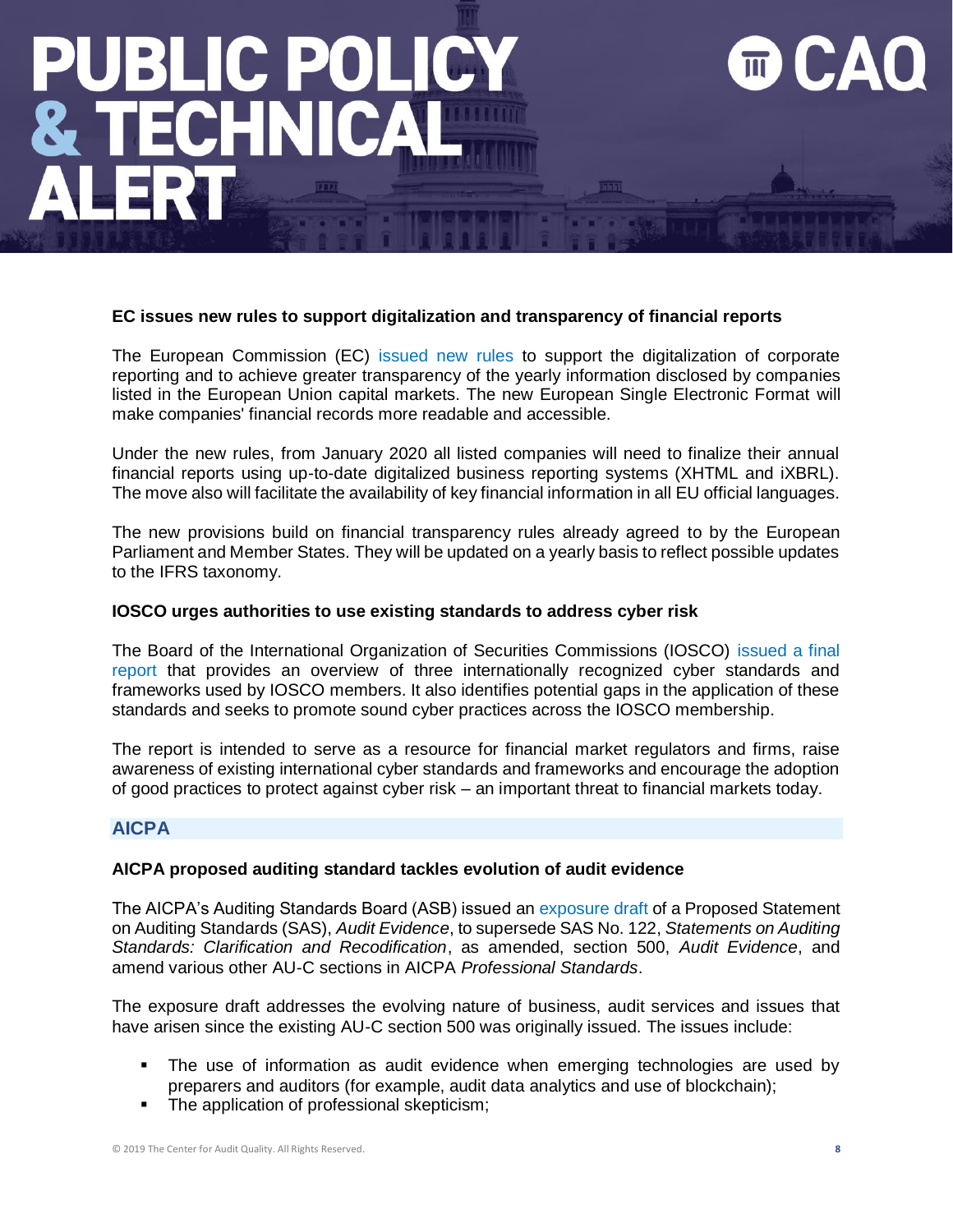- The expanding sources of information to be used as audit evidence; and
- The accuracy, completeness, relevance and reliability of audit evidence.

The exposure draft includes a recommendation to shift the focus of the standard, including its objective to concentrate on helping the auditor assess whether sufficient and appropriate audit evidence has been obtained when the information is obtained from sources not available in the past. The change is proposed to be accomplished by establishing a multi-dimensional consideration of attributes and factors to be used in evaluating audit evidence obtained from any source and regardless of how the auditor acquired the information, including the use of automated tools and techniques.

The deadline for submitting comments is September 18, 2019.

### **AICPA proposes amendments to the description of materiality**

The AICPA's ASB [issued an exposure draft](https://www.aicpa.org/press/pressreleases/2019/asb-proposes-amendments-to-description-of-materiality.html) of a Proposed Statement on Auditing Standards, and a Proposed Statement on Standards for Attestation Engagements, both titled *Amendments to the Description of the Concept of Materiality.* The exposure draft would amend various AU-C and AT-C sections in AICPA *Professional Standards*.

The ASB's current description of the concept of materiality is consistent with the IASB's and the IAASB's definitions of materiality. The proposed amendments would align the materiality concepts discussed in AICPA *Professional Standards* with the definition of materiality used by the U.S. judicial system, PCAOB auditing standards, SEC, and FASB.

The deadline for submitting comments is August 5, 2019.

### **AICPA considers aligning SSARS with international standards**

The AICPA's Accounting and Review Services Committee (ARSC) [issued an exposure draft](https://www.aicpa.org/press/pressreleases/2019/aicpas-arsc-considers-aligning-us-statements-on-standards-for-accounting-and-review-services-with-international-standards.html) of a Proposed Statement on Standards for Accounting and Review Series (SSARS), *Materiality in a Review of Financial Statements, Adverse Conclusions, and Special Purpose Frameworks* to amend AR-C sections 60, 70, 80, and 90 in AICPA *Professional Standards*.

The exposure draft further converges AR-C section 90, *Review of Financial Statements*, with International Standard for Review Engagements (ISRE) 2400 (Revised), *Engagements to Review Historical Financial Statements*. The ARSC believes it is important for the SSARS's literature to be as closely converged with ISRE 2400 (Revised) as possible to facilitate an accountant's ability to perform and report on engagements and mitigate confusion regarding the level of assurance obtained in accordance with either set of standards.

**LA**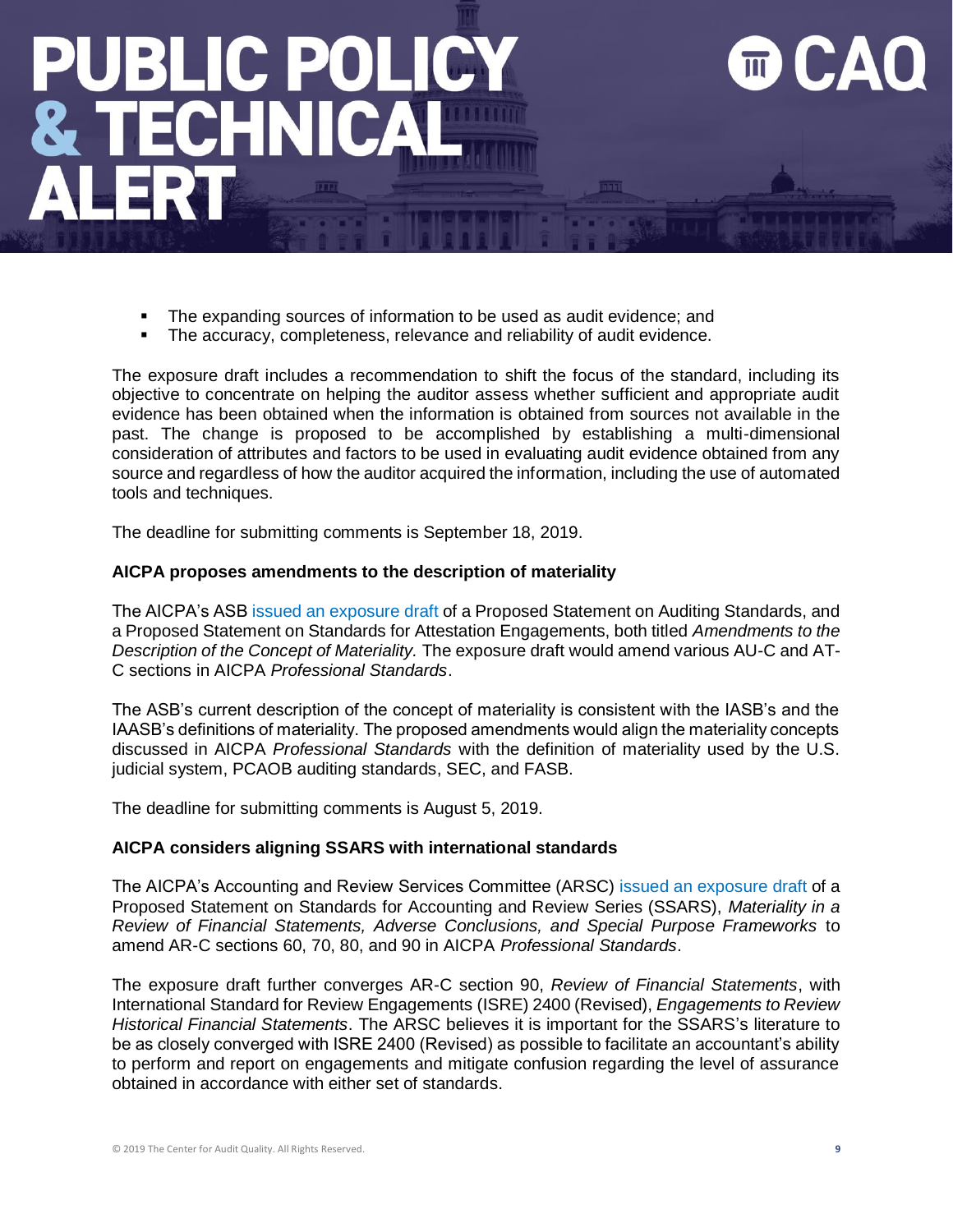In addition, even though there are significant differences between an audit engagement and an engagement performed in accordance with SSARSs, certain concepts, such as materiality, are consistent regardless of the level of services performed on the financial statements. The exposure draft proposes to better align those concepts in the SSARSs.

The deadline for submitting comments is September 20, 2019.

### **Other Developments**

### **House subcommittee considers PCAOB-related draft legislation**

The House Financial Services Committee's Subcommittee on Investor, Entrepreneurship and Capital Markets [held a hearing on eight legislative proposals](https://financialservices.house.gov/calendar/eventsingle.aspx?EventID=403833) designed to bolster regulators' enforcement tools against securities law violators. Three of the draft bills deal with the PCAOB:

- *Holding Foreign Companies Accountable Act*: The draft bill would require the SEC to prohibit U.S. public companies from trading on an exchange or an alternative trading system if it retains a foreign public accounting firm that the PCAOB is unable to inspect. The SEC can end the trading prohibition once the company certifies that it has retained a public accounting firm that the PCAOB is able to inspect. The draft bill also would require an issuer to disclose whether it is state-owned or government-controlled.
- To establish a whistleblower program at the PCAOB: The draft bill would establish a whistleblower program at the PCAOB that is similar to the program Congress established at the SEC under the Dodd-Frank Act. If eligible for a reward upon the successful completion of a PCAOB disciplinary action, whistleblowers may be incentivized to come forward when they suspect violations of the Sarbanes-Oxley Act, the rules of the PCAOB and the SEC, and other laws, rules, and professional standards governing the audits of public companies, brokers, and dealers. These whistleblowers also would be protected from retaliation by their employer.
- **PCAOB Enforcement Transparency Act: The draft bill would make PCAOB hearings and** all related notices, orders, and motions, open and available to the public unless otherwise ordered by the Board. The PCAOB procedure would then be similar to SEC Rules of Practice for similar matters, where hearings and related notices, orders, and motions are open and available to the public.

### **Senate, House bills would open U.S.-listed Chinese companies to SEC, PCAOB oversight**

A bipartisan group of U.S. senators and representatives introduced the Ensuring Quality Information and Transparency for Abroad-Based Listings on our Exchanges (EQUITABLE) Act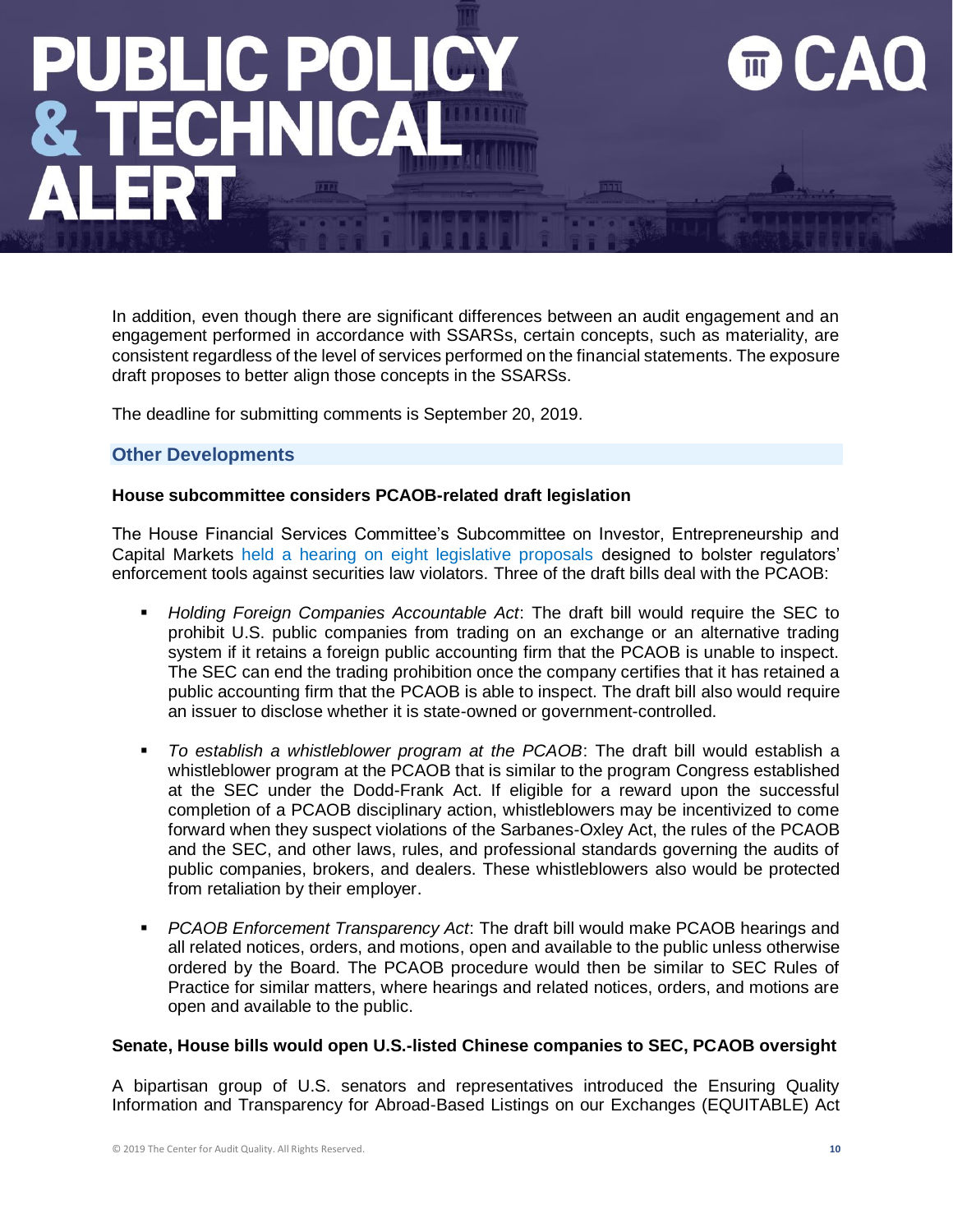[\(S. 1731](https://www.congress.gov/bill/116th-congress/senate-bill/1731/text) / [H.R. 3124\)](https://www.congress.gov/bill/116th-congress/house-bill/3124/text). The bill would increase oversight of Chinese and other foreign companies listed on American exchanges and delist firms that are out of compliance with U.S. regulators for a period of three years.

According to the [summary of the](https://www.rubio.senate.gov/public/_cache/files/d5ca8210-0eac-4279-9f26-0f6df4c26632/3CA60262DACB571EA9500FF9348851A3.rubio--equitable-act-one-pager-press.pdf) legislation, the EQUITABLE Act would delist foreign companies that do not comply with U.S. accounting and oversight regulations from U.S. exchanges, subject to a grandfather provision, in order to avoid sudden losses to existing shareholders. Prior to the onset of this provision, non-compliant companies would be subject to a robust disclosure regime in order to inform investors of their risk and to price this uncertainty into the market. The bill also would place an initial listings ban on foreign companies seeking to list on U.S. exchanges that retain the services of public accounting firms whose audit reports have been withheld from U.S. regulators.

### **Rep. Budd introduces bill to delay CECL implementation**

Rep. Ted Budd (R-N.C.) introduced [H.R. 3182,](https://www.congress.gov/bill/116th-congress/house-bill/3182/text) the CECL Consumer Impact and Study Bill, which would delay compliance with the FASB's Accounting Standards Update (ASU) 2016-13, *Topic 326* and ASU 2018-19, *Codification Improvements to Topic 326, Financial Instruments - Credit Losses* for up to one year ("Current Expected Credit Losses" or "CECL").

The bill would require the SEC and federal financial regulators to conduct a quantitative study of (1) the potential impact that the implementation of Current Expected Credit Losses may have on the availability of credit; (2) the potentially disproportionate impact that the implementation of CECL may have on financial institutions; (3) the potential impact that the implementation of CECL may have on the decisions made by investors; and (4) the potential competitive impact that the implementation of CECL may have on institutions in the U.S. as a result of differing international accounting standards used to measure credit loss.

The bill also would require the SEC and federal financial regulators to conduct a cost-benefit study on the potential costs and benefits of the impact of CECL on non-financial institutions, the insurance industry (including reinsurance), and government-sponsored enterprises.

The reports on both studies would be due within one year of the bill's enactment.

### **Senate confirms Allison Lee to SEC**

The [Senate confirmed Allison Lee](https://www.reuters.com/article/usa-senate-sec/u-s-senate-confirms-democrat-lee-to-securities-and-exchange-commission-idUSL2N23R1AI) to serve as an SEC commissioner for a term expiring on June 5, 2022. She will fill the vacant seat previously held by former Commissioner Kara Stein.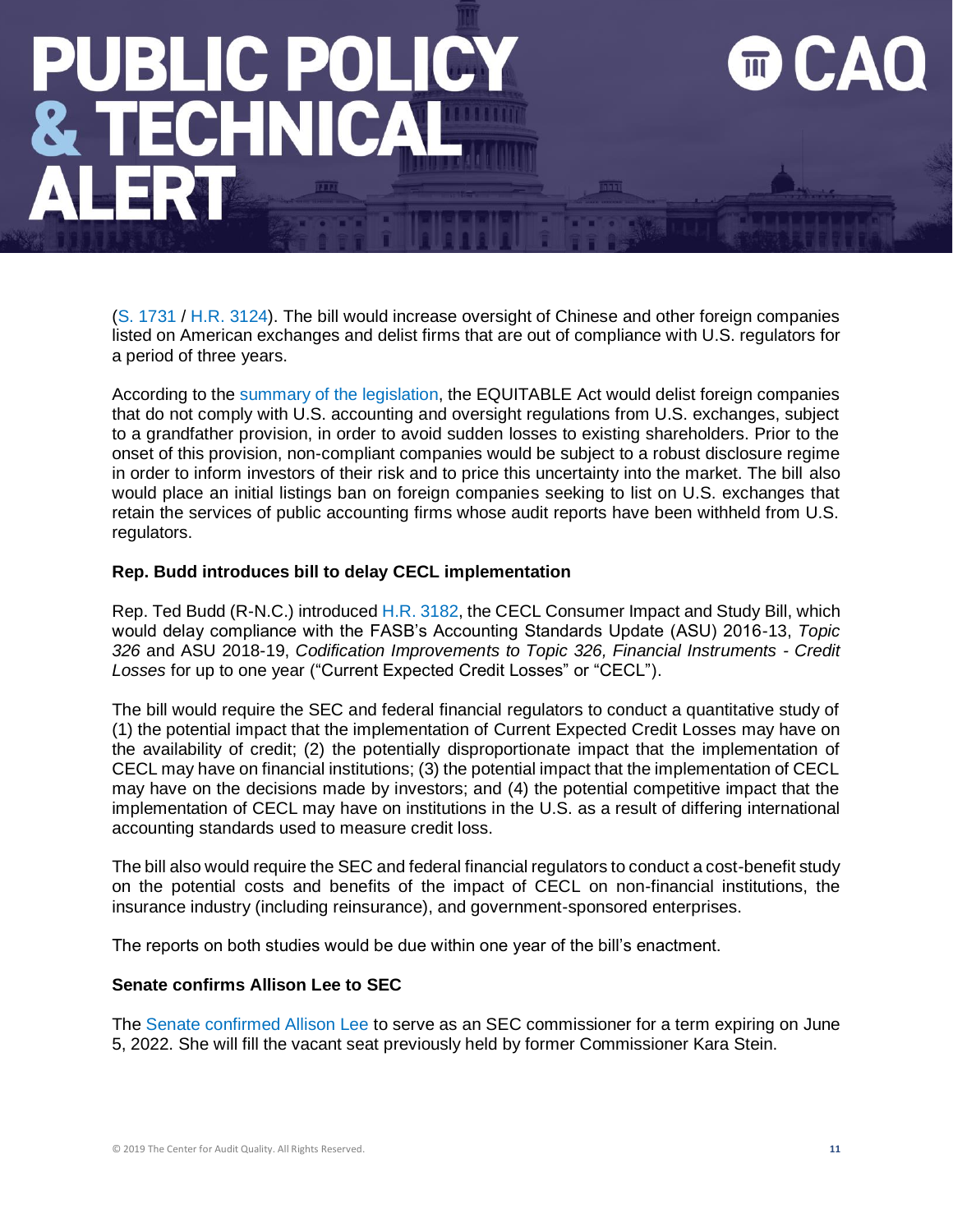### **CAQ Updates**

### **EY's Grier and BDO's Berson tapped to lead the CAQ Governing Board**

The CAQ Governing Board has [elected new leadership.](https://www.thecaq.org/news/eys-grier-and-bdos-berson-tapped-to-lead-the-caq-governing-board/) Effective October 1, 2019, [Kelly Grier,](https://www.ey.com/en_gl/people/kelly-grier) U.S. Chairman and Managing Partner and Americas Managing Partner at EY, will become the Governing Board's Chair. [Wayne Berson,](https://www.bdo.com/our-people/wayne-berson) U.S. CEO at BDO USA, LLP and Global Chairman at BDO International, will serve as Vice Chair.

CAQ Governing Board Chairs and Vice Chairs are elected to two-year terms.

### **Upcoming Events**

| <b>July 16-18</b>                    | <b>August 14</b>                     | September 21-24                   |
|--------------------------------------|--------------------------------------|-----------------------------------|
| <b>ICGN Annual Conference,</b>       | <b>SEC Government-Business</b>       | <b>NACD Global Board Leaders'</b> |
| Tokyo, Japan (Link)                  | Forum, Omaha, NE (Link)              | Summit, Washington, DC            |
|                                      |                                      | (Link)                            |
| <b>July 22-26</b>                    | <b>August 15-16</b>                  | September 23-24                   |
| IASB Board Meeting,                  | <b>AICPA Cybersecurity</b>           | PLI 15th Annual SEC               |
| London, UK (Link)                    | <b>Advisory Services Certificate</b> | Reporting & FASB Forum for        |
|                                      | Conference, New York, NY             | Mid-sized & Smaller               |
|                                      | (Link)                               | Companies, Las Vegas, NV          |
|                                      |                                      | (Link)                            |
| <b>July 30-31</b>                    | <b>August 20</b>                     | September 23-27                   |
| AICPA SOC for                        | <b>Accounting Today Webinar:</b>     | IASB Board Meeting,               |
| Cybersecurity Certificate,           | The Future of Audit (Link)           | London, UK (Link)                 |
| Denver, CO (Link)                    |                                      |                                   |
| August 6-7                           | September 12                         | October 15-16                     |
| <b>AICPA Cybersecurity</b>           | <b>KPMG/NACD Quarterly Audit</b>     | ICGN Conference, Miami, FL        |
| <b>Advisory Services Certificate</b> | Committee Webcast (Link)             | (Link)                            |
| Conference, Durham, NC               |                                      |                                   |
| (Link)                               |                                      |                                   |
| August 10-14                         | September 18                         | October 21-25                     |
| AAA Annual Meeting, San              | <b>AICPA Conference:</b>             | IASB Board Meeting,               |
| Francisco, CA (Link)                 | <b>Blockchain Implications for</b>   | London, UK (Link)                 |
|                                      | Audit & Assurance Services,          |                                   |
|                                      | Chicago, IL (Link)                   |                                   |

 $\overline{\mathbb{m}}$ 

111

CA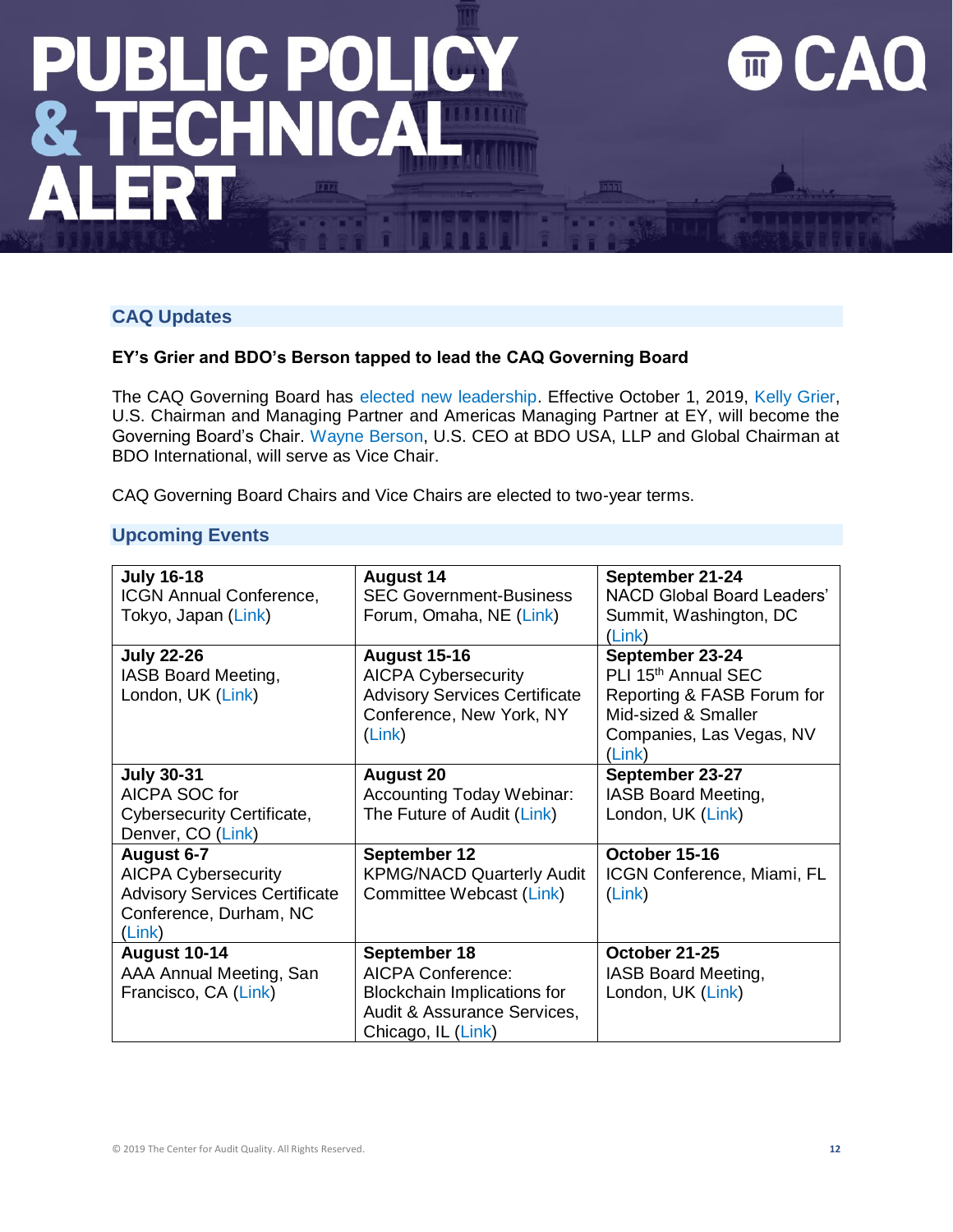# **PUBLIC POLICY<br>& TECHNICAL<br>ALERT**

### **OCAQ**

| October 23-25<br>CII 2018 Fall Conference:<br>New York, NY (Link)                                 | November 11-12<br>AICPA Oil & Gas<br>Conference, Denver, CO<br>(Link)                                  | December 5-6<br><b>AICPA Construction &amp; Real</b><br>Estate Conference, Nashville,<br>TN (Link)                 |
|---------------------------------------------------------------------------------------------------|--------------------------------------------------------------------------------------------------------|--------------------------------------------------------------------------------------------------------------------|
| October 24<br>NACD Webcast: Why Data<br>Privacy Matters in a Public<br>World (Link)               | November 18-22<br>IASB Board Meeting,<br>London, UK (Link)                                             | December 9-11<br>AICPA Conference on<br><b>Current SEC and PCAOB</b><br>Developments, Washington,<br>DC (Link)     |
| November 6-8<br>AICPA Women's Global<br>Leadership Summit, San<br>Diego, CA (Link)                | November 18-19<br>SIFMA Annual Meeting,<br>Washington, DC (Link)                                       | December 9-12<br>IASB Board Meeting,<br>London, UK (Link)                                                          |
| November 11-12<br>PLI 35 <sup>th</sup> Annual SEC<br>Reporting & FASB Forum,<br>Dallas, TX (Link) | December 2-3<br>PLI 35 <sup>th</sup> Annual SEC<br>Reporting & FASB Forum,<br>San Francisco, CA (Link) | December 16-17<br>PLI 35 <sup>th</sup> Annual SEC<br>Reporting & FASB Forum,<br>New York, NY and Webcast<br>(Link) |

 $\sqrt{211}$